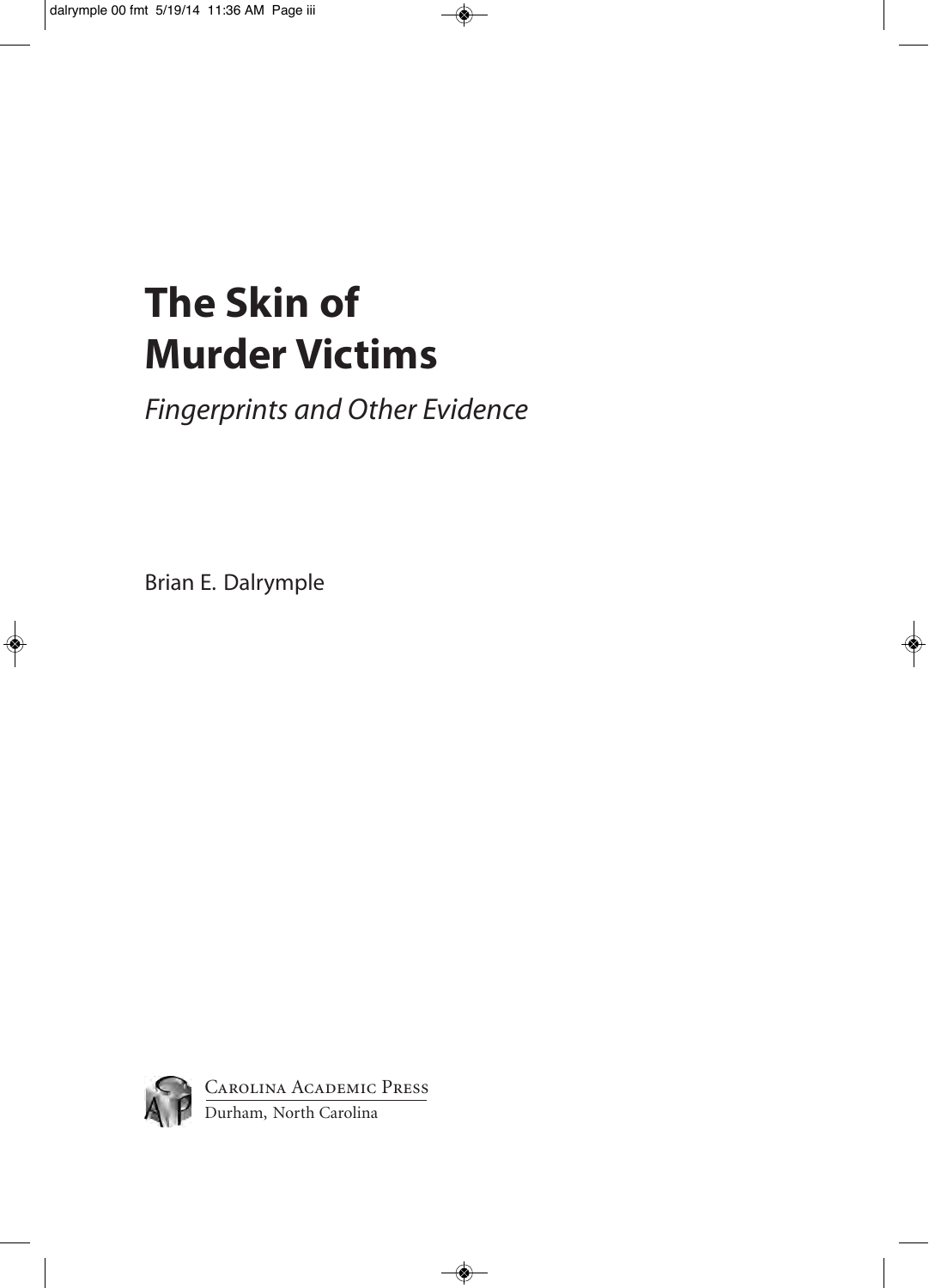Copyright © 2014 Brian E. Dalrymple All Rights Reserved

Library of Congress Cataloging-in-Publication Data

Dalrymple, Brian. The skin of murder victims : fingerprints and other evidence / Brian Dalrymple. pages cm Includes bibliographical references and index. ISBN 978-1-61163-005-3 (alk. paper) 1. Forensic sciences. 2. Evidence, Criminal. 3. Criminal investigation. I. Title. HV8073.D253 2014 363.25'62--dc23 2014006276

Carolina Academic Press 700 Kent Street Durham, North Carolina 27701 Telephone (919) 489-7486 Fax (919) 493-5668 www.cap-press.com

Printed in the United States of America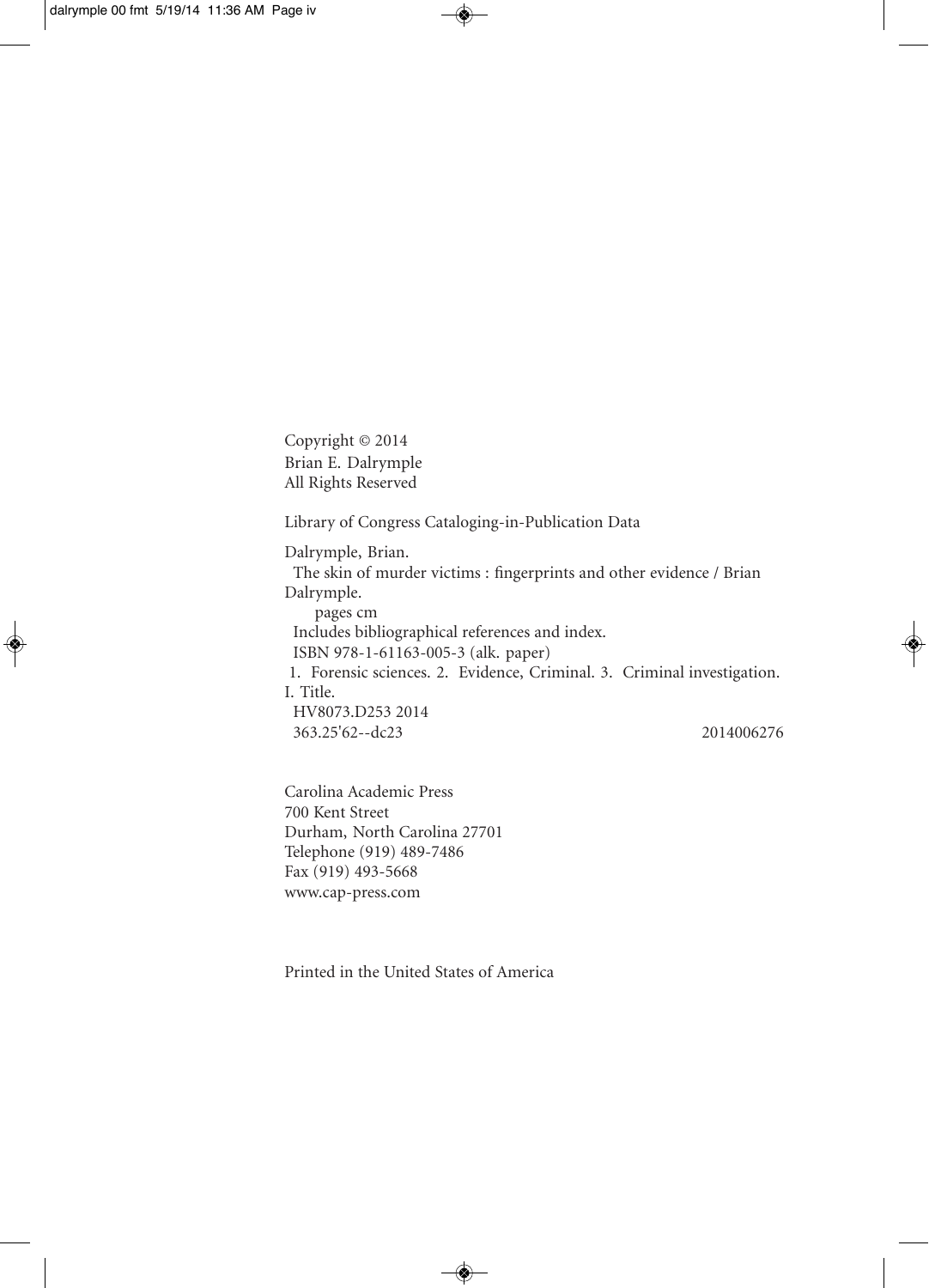# **Contents**

| Foreword                                                             | ix   |
|----------------------------------------------------------------------|------|
| Acknowledgments                                                      | xi   |
| About the Contributors                                               | xiii |
| About the Author                                                     | XV   |
| Introduction                                                         | xvii |
| Chapter $1 \cdot$ Origins, History and Evolution of Body Examination | 3    |
| The Origin of Iodine Fuming                                          | 4    |
| The McMorris Iodine Silver Plate Transfer Method                     | 7    |
| Electronography                                                      | 9    |
| The Canadian Connection                                              | 10   |
| Florida Research                                                     | 12   |
| The First Success                                                    | 14   |
| Ontario Provincial Police — Forensic Identification Cases            | 17   |
| Elimination Identification                                           | 17   |
| <b>Insufficient Detail</b>                                           | 18   |
| Not Suited for Examination                                           | 18   |
| Communications Lapse                                                 | 19   |
| <b>Success</b>                                                       | 20   |
| OPP Forensic Identification Services - Assisting                     |      |
| Outside Canada                                                       | 21   |
| Michigan                                                             | 21   |
| New York                                                             | 21   |
| Other Early Canadian Cases                                           | 22   |
| Mississauga, Ontario, Canada                                         | 22   |
| Circumstantial Evidence                                              | 25   |
| British Columbia                                                     | 25   |
| Cases outside Canada                                                 | 28   |
| Japan                                                                | 28   |
| <b>United States</b>                                                 | 28   |
| West Palm Beach, Florida                                             | 28   |
| Des Moines, Iowa                                                     | 29   |
| Culver City Police Force (Los Angeles County)                        | 32   |
| Columbus, Ohio                                                       | 35   |
| Recent Canadian Case                                                 | 38   |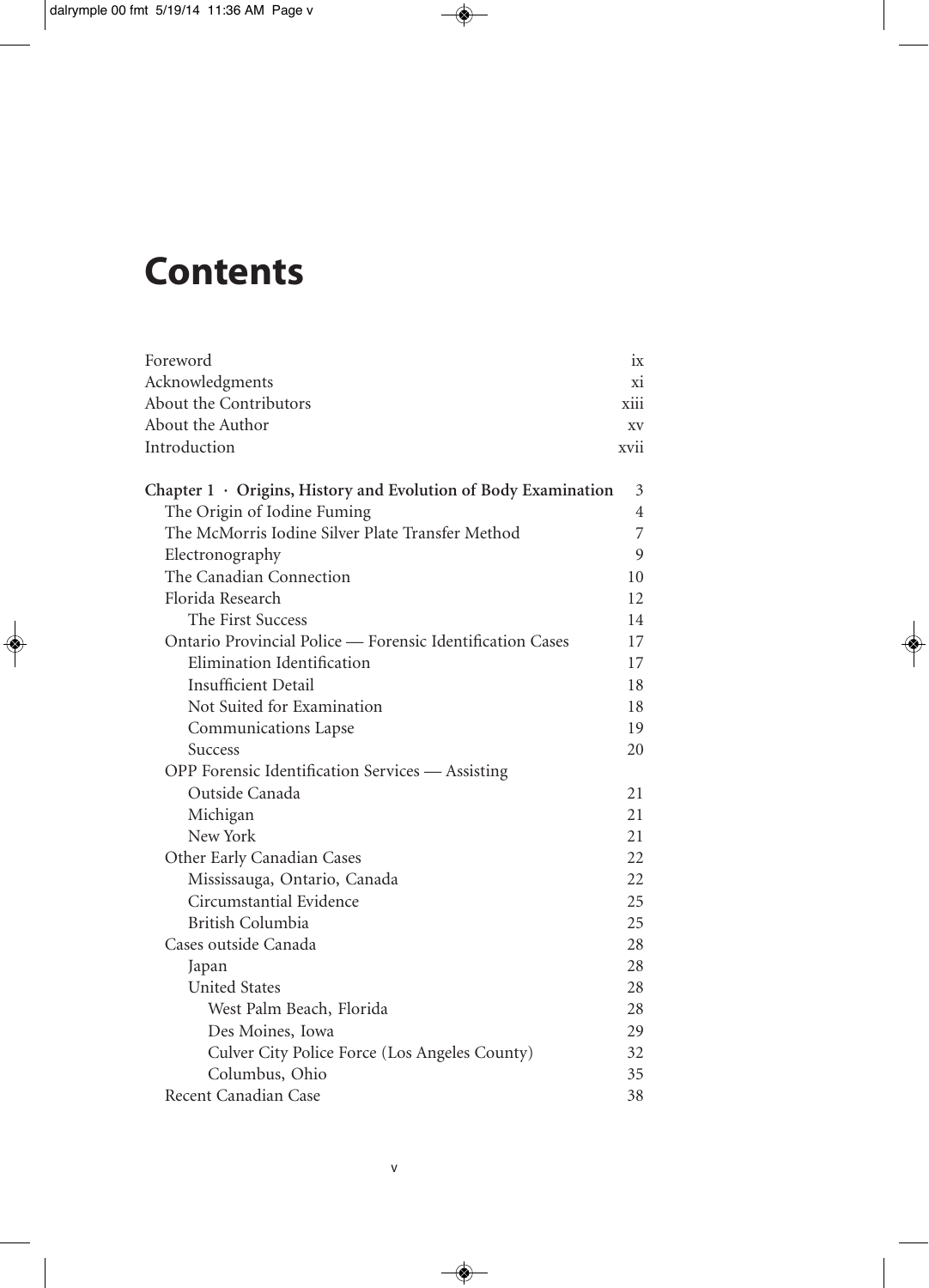| Chapter 2 · Subsequent Research — Fingerprints on Skin         | 39 |
|----------------------------------------------------------------|----|
| U.S. Military                                                  | 39 |
| Kansas                                                         | 40 |
| New York                                                       | 40 |
| William Sampson                                                | 41 |
| Idaho                                                          | 41 |
| Minnesota                                                      | 43 |
| Alabama                                                        | 46 |
| Bohanan and the FBI                                            | 48 |
| <b>RCMP</b> Ottawa                                             | 48 |
| France                                                         | 52 |
| <b>OPP</b> Forensic Identification Services                    | 53 |
| The AGIS Project - Phase 1: 2006-2008                          | 54 |
| The AGIS Project - Phase 2: 2010-2013                          | 56 |
| Recent Study - Ontario, Canada                                 | 56 |
| Training with Fetal Pigs                                       | 57 |
|                                                                |    |
| Chapter $3 \cdot$ Examination by Light                         | 61 |
| Sequential Processing                                          | 61 |
| Advantages of Light Examination                                | 62 |
| The Invisible World                                            | 63 |
| Luminescence - Extreme Dynamic Range                           | 64 |
| Luminescence Detection vs. Absorption/Reflection — Sensitivity | 66 |
| Inherent Luminescence Discovered on Bodies                     | 67 |
| Origins of Luminescence Evidence Detection - The Argon Laser   | 68 |
| Promise of Fingerprints on Skin                                | 70 |
| A New Phase of Body Examination - OPP                          | 71 |
| Luminescence — An Extension of Reach                           | 72 |
| The Search for Alternatives                                    | 74 |
| YAG Laser                                                      | 74 |
| Copper Vapor Laser                                             | 74 |
| Filtered Lamp "Alternatives"                                   | 75 |
| Monochromatic Excitation - Surgically Precise                  | 75 |
| Transporting Lasers to Crime Scenes                            | 77 |
| The Mobile Crime Unit (MCU)                                    | 77 |
| The Semiconductor Laser                                        | 79 |
| Light-Emitting Diode Sources — (LEDS)                          | 81 |
| Chapter 4 · Evidence on Bodies Other Than Hidden Fingerprints  | 83 |
| Other Evidence on Bodies                                       | 83 |
| Impressions in Blood                                           | 84 |
| Alberta, Canada                                                | 84 |
| Houston, Texas                                                 | 85 |
| Los Angeles                                                    | 87 |
|                                                                |    |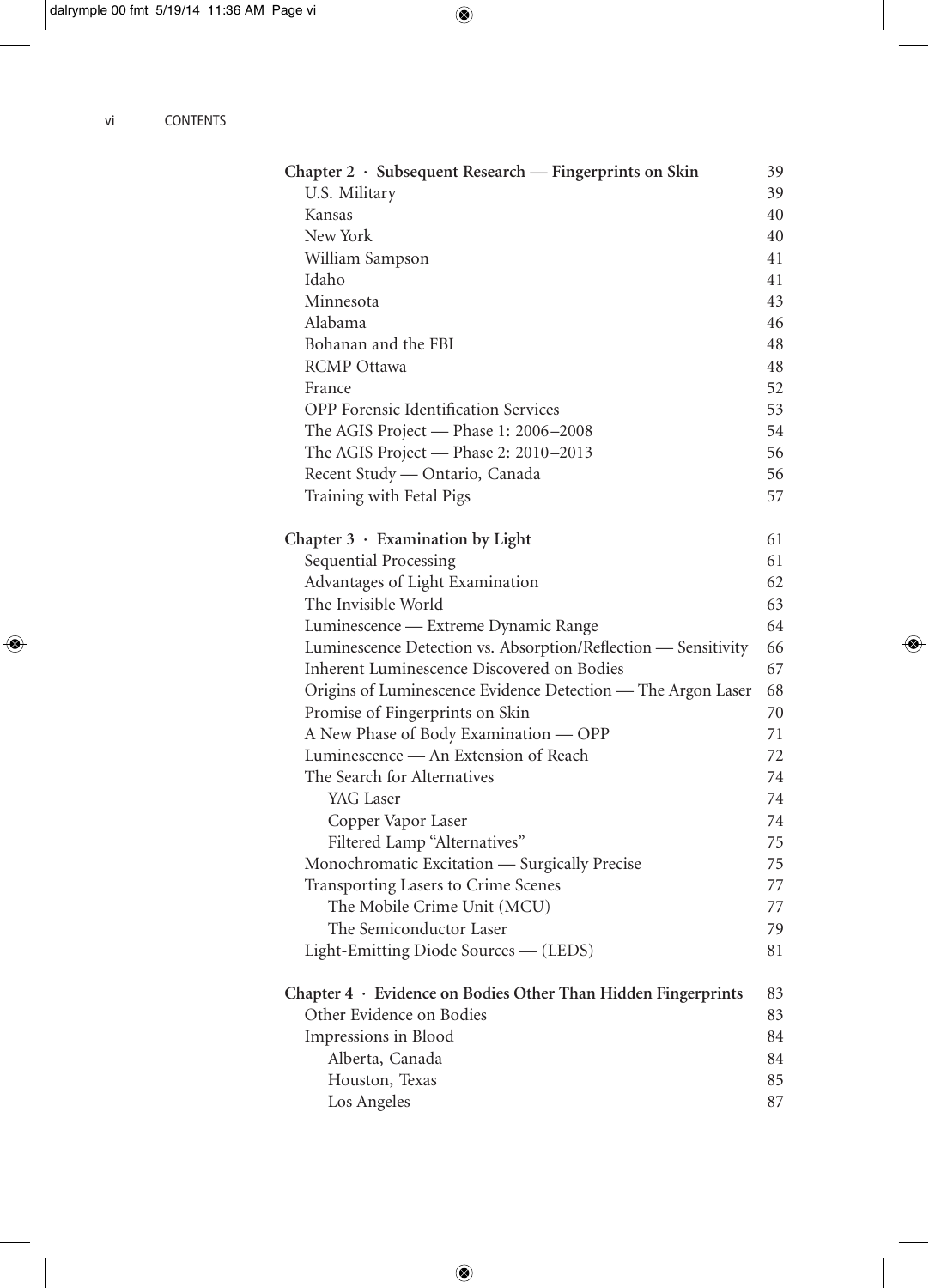| Writing on Skin                                             | 87         |
|-------------------------------------------------------------|------------|
| <b>British Columbia</b>                                     | 87         |
| Ontario                                                     | 89         |
| Michigan                                                    | 89         |
| Blood Pattern Evidence                                      | 91         |
| Ontario Provincial Police                                   | 91         |
| <b>Chemical Transfer</b>                                    | 92         |
| Ontario Provincial Police, Forensic Identification Services | 92         |
| Footwear Impressions                                        | 94         |
| Ontario Provincial Police, Forensic Identification Services | 94         |
| Ohio Bureau of Investigation Cases                          | 98         |
| Knife Impression                                            | 101        |
| Other Pattern Evidence                                      | 102        |
| Ontario Provincial Police                                   | 102        |
| Chapter 5 · Health and Safety                               | 105        |
| Biohazards Associated with Cadavers                         | 105        |
| Personal Protection                                         | 106        |
| Chemistry Hazards                                           | 108        |
| Iodine                                                      | 108        |
| Forensic Equipment                                          | 110        |
| Chemistry                                                   | 110        |
|                                                             |            |
| Chapter 6 · DNA Evidence                                    | 113        |
| <b>DNA</b> Structure                                        | 113        |
| Narborough: The First Case of DNA Analysis for a Criminal   |            |
| Investigation                                               | 115        |
| DNA Fingerprinting vs. Typing and Profiling                 | 117        |
| <b>DNA Extraction Methods</b>                               | 119<br>120 |
| Fingerprints and Touch DNA<br>Methods                       | 120        |
| Conclusions                                                 | 123        |
| Chapter $7 \cdot$ Policy and Planning                       | 125        |
| The Need for Policy and Planning                            | 125        |
| The Partners                                                | 127        |
| Senior Management                                           | 128        |
| Investigators                                               | 128        |
| Forensic Identification Personnel                           | 128        |
| Body Removal Personnel                                      | 129        |
| Coroner                                                     | 131        |
| Homicides and Criminally Suspicious Deaths                  | 134        |
| Scene Investigation                                         | 135        |
| Pathologist/Medical Examiner - Postmortem Examination       | 136        |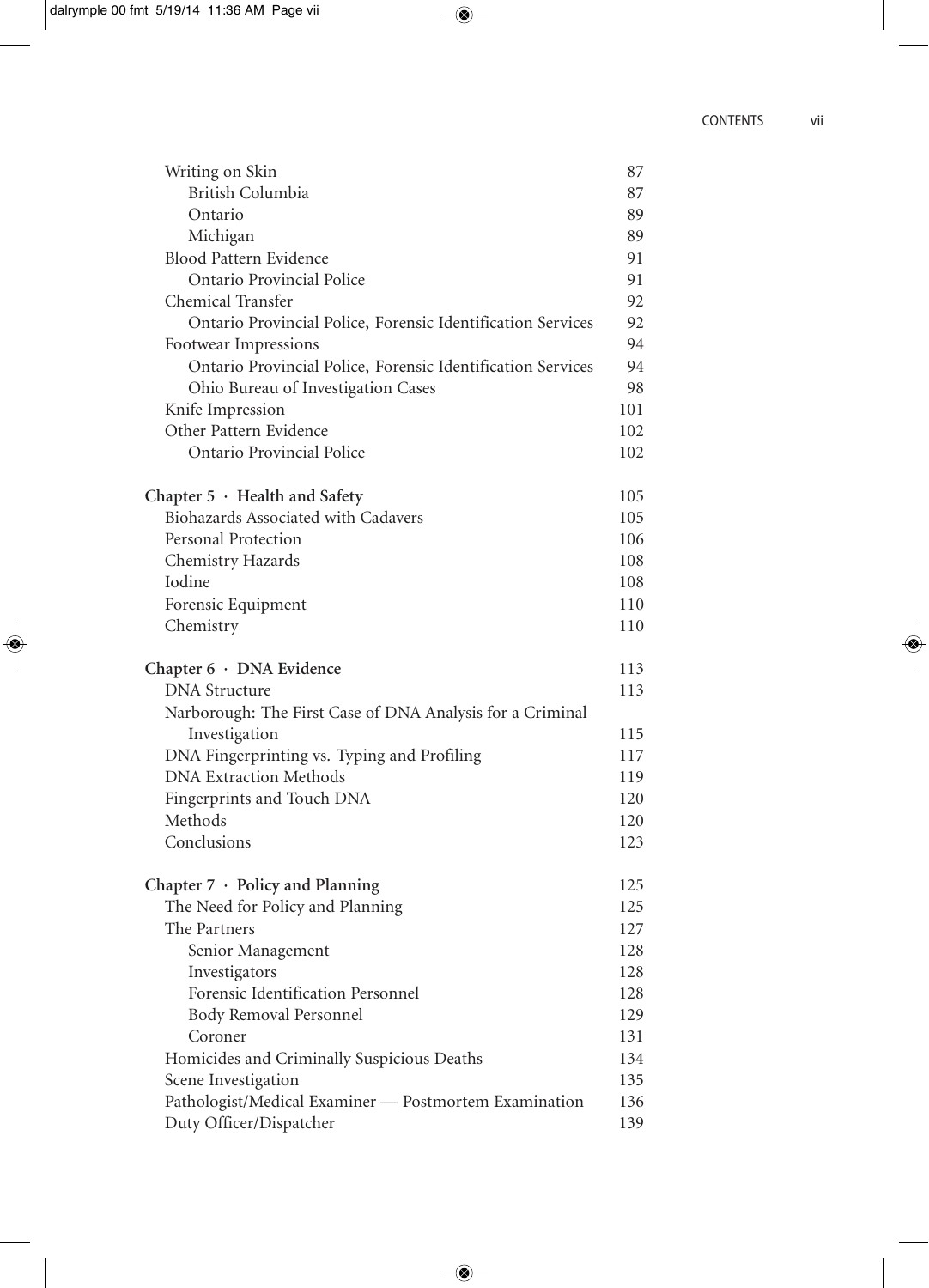| Chapter 8 · Examination Procedures  | 141 |
|-------------------------------------|-----|
| Murder Victims                      | 141 |
| Scene Security                      | 141 |
| Scene Recording                     | 143 |
| Preparation and Transport           | 145 |
| Allocation of Tasks                 | 148 |
| <b>Light Examination</b>            | 149 |
| Iodine Silver Plate Transfer Method | 154 |
| Iodine a-Naphthoflavone             | 157 |
| Paper Transfer Method               | 157 |
| Cyanoacrylate Fuming                | 159 |
| Author's Recommendation             | 159 |
| Direct Magnetic Powder Application  | 160 |
| Enhancement of Blood Impressions    | 161 |
| Leuco-Crystal Violet (LCV)          | 161 |
| Amido Black                         | 163 |
| Acid Yellow                         | 164 |
| Chapter $9 \cdot$ Conclusion        | 167 |
| Appendix · Sample Body Protocol     | 173 |
| References                          | 177 |
| Chapter 1                           | 177 |
| Chapter 2                           | 179 |
| Chapter 3                           | 180 |
| Chapter 4                           | 181 |
| Chapter 5                           | 182 |
| Chapter 6                           | 182 |
| Chapter 7                           | 182 |
| Chapter 8                           | 183 |
| Chapter 9                           | 183 |
| Index                               | 185 |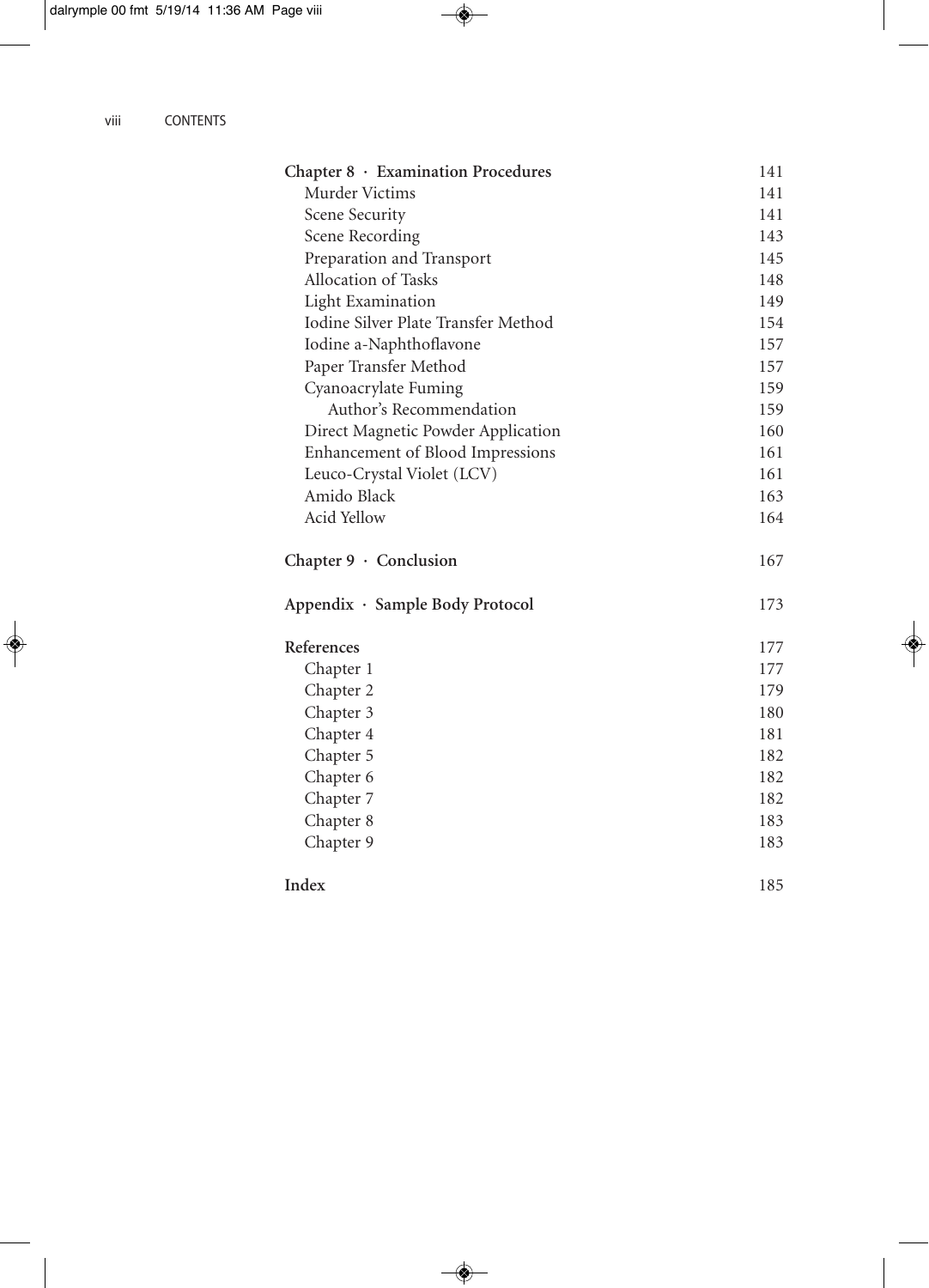#### **Foreword**

The detection of latent friction ridge impressions on the skin of a murder victim presents the forensic investigator with perhaps the most difficult of challenges, yet the successful retrieval of such physical evidence could provide compelling leads for the fast resolution of the investigation. Unlike other porous surfaces, human skin is covered by chemicals secreted from the eccrine and sebaceous glands. Latent friction ridge impressions are typically also composed of sweat and sebum. From this brief, simplified description the detection of fingerprints on human skin would seem an impossible task since both the latent friction ridge impression and the surface on which it is located are of the same chemical composition. In addition it should be noted that during the commission of a violent crime, distortion and blurring of the impressions are likely which further decrease the chances of visualizing a fingerprint that is suitable for comparison. That several murder cases have been solved by the recovery of a suspect's friction ridge impression from the murder victim shows that the situation is not as hopeless as it first may appear.

*The Skin of Murder Victims: Fingerprints and Other Evidence* provides details of many of the criminal cases that were solved by the recovery of not just fingerprints, but footwear impressions, handwriting and trace evidence on the victim's skin. Tracking down many of these details, some of which have never been published, required an exhaustive search by the author but the effort has been well rewarded. The value of this book is that the limited casework and research studies have been consolidated and organized so that forensic investigators can learn from these past experiences.

Brian Dalrymple is well qualified to author this text. During his 28 year career with the Forensic Identification Services of the Ontario Provincial Police he conducted many body examinations, often using the argon ion laser. Early in his career Brian was part of the team that introduced the technique of evidence detection with argon lasers to the forensic identification community. Nowadays extensions of this technology are in use globally and have provided crucial evidence in hundreds of major investigations. As a result of his experience in examining murder victims for physical evidence, he initiated and co- wrote the Body Examination Protocol for the Province of Ontario, Canada.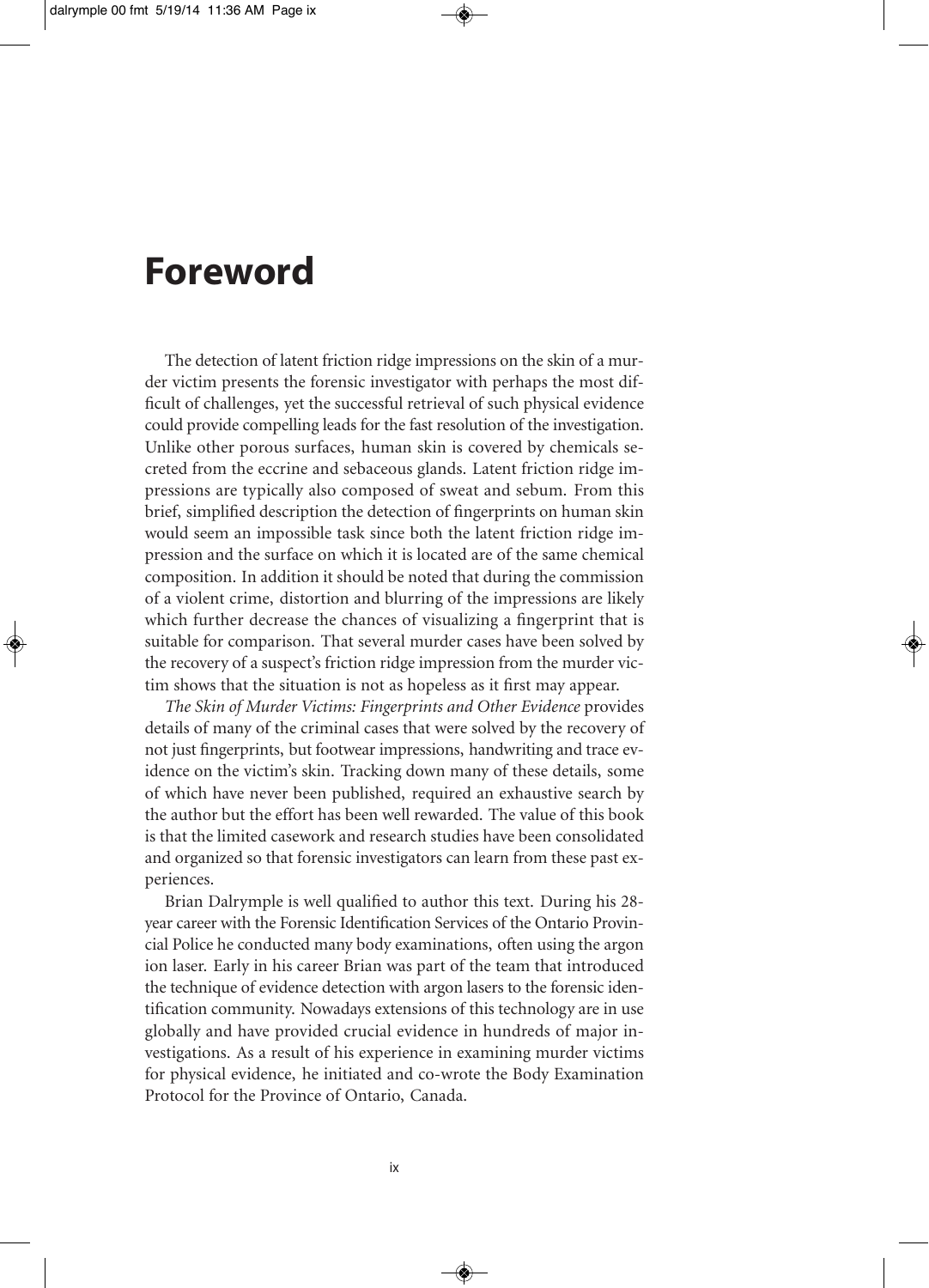The detection of friction ridge impressions and other evidence on human skin will always be a very difficult examination that has a low chance of success. That most of our casework successes date back to the late 1980s and early 1990s indicate that forensic investigators are no longer completing this type of examination. It is my hope that the information contained within *The Skin of Murder Victims: Fingerprints and Other Evidence* will inspire forensic investigators to once again take up the challenge of doing comprehensive body examinations.

Della Wilkinson, PhD, Research Scientist Integrated Forensic Identification Services Royal Canadian Mounted Police Oct. 11, 2013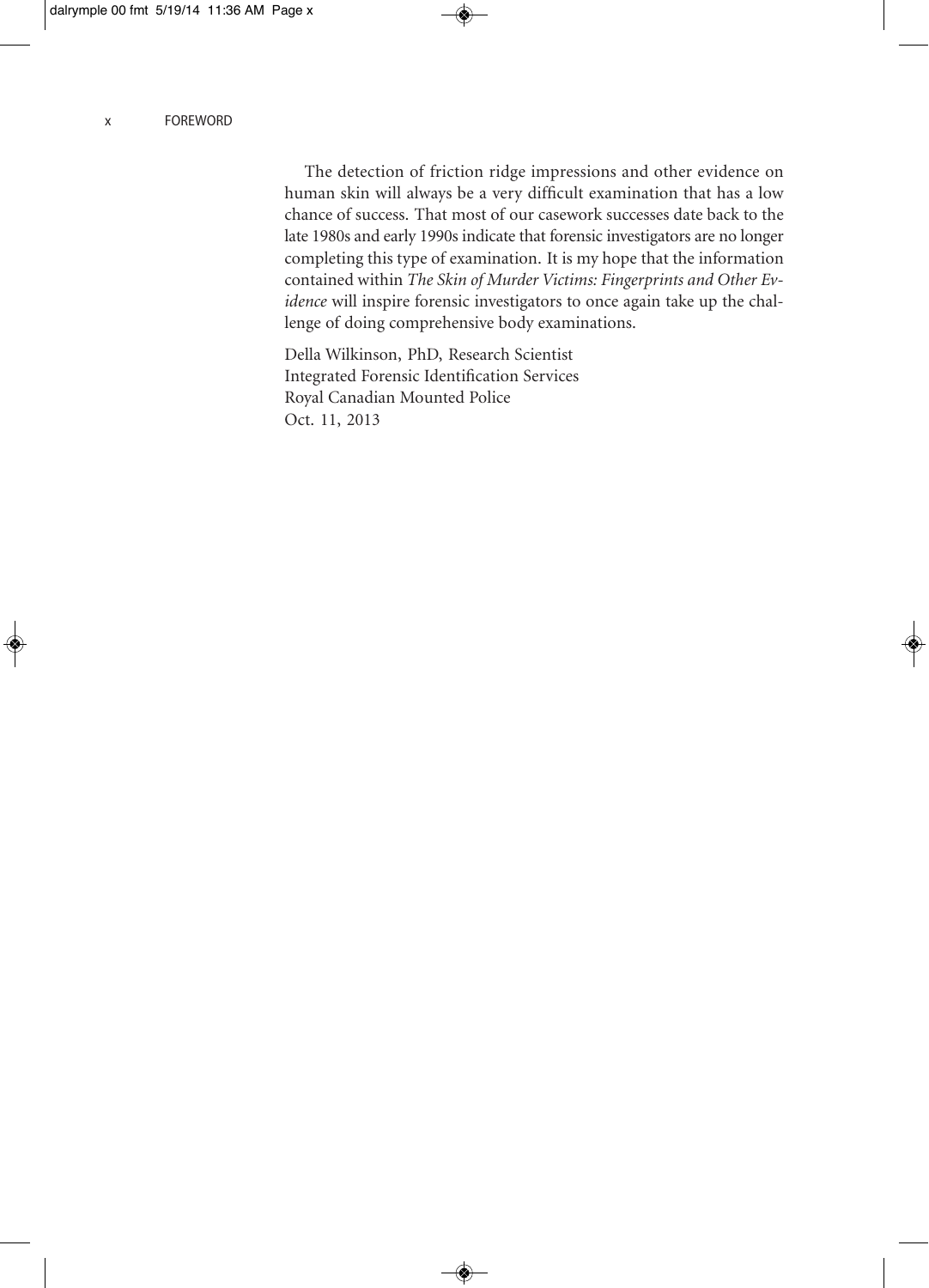## **Acknowledgments**

The author wishes to extend his sincere thanks to the following individuals who have contributed to the creation of this book. Benningfield, D., Houston Police Department, ret. Brown, B., Arrowhead Forensics Calhoun, G., ret., Miami Dade Police Department Defascendis, R., Sgt., Peel Regional Police Denison, S., DNA Technical Leader, Maxxam Analytics Deverinchuk, L., Sgt., Integrated Forensic Identification Services, Royal Canadian Mounted Police Dickerson, J., Forensic Services Supervisor, Culver City Police Department, ret. Farber, D., Bundeskriminalamt Hackerd, R., Lt., Latent Print Unit Supervisor, Michigan State Police Hancock, G., ret., Peel Regional Police Hawkes, V., Deputy Commissioner, Ontario Provincial Police Hinds, J.F., ret., Manager, Forensic Identification Services, Ontario Provincial Police Hunka, D., Colleague John, G., Lt., Canyon County Sheriff's Department ID, ret. Klasey, D. Historian, International Association for Identification Larraguibel, D.F., Forensic Photography Technologist, Ontario Forensic Pathology Service Lefebvre, G., S/Sgt., Forensic Identification, Ontario Provincial Police Lewis, C. D., Commissioner, Ontario Provincial Police Lucas, W.J., MD, Deputy Chief Coroner, Ontario Office of the Chief Coroner May, R., Lt., Michigan State Police McRoberts, A. Editor, Journal of Forensic Identification, Merriman, N., Manager, Communications Support Unit, Ontario Provincial Police Moore, L., Latent Print Supervisor, King County Sheriff's Office, Washington Nafte M., PhD, Forensic Anthropologist Norman, J. Senior Forensic Analyst, Ontario Provincial Police Pollanen, M., MD, Chief Forensic Pathologist, Ontario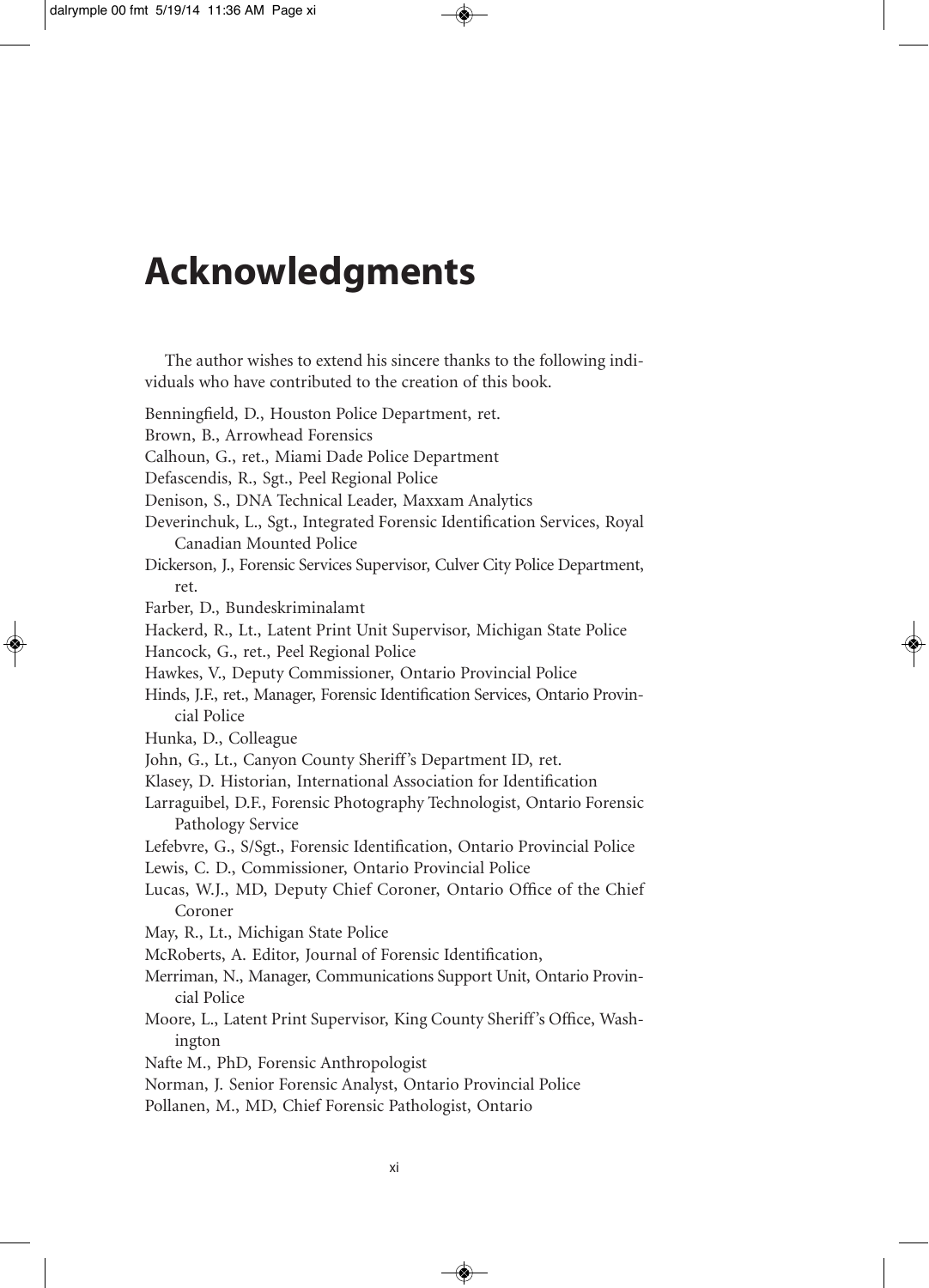Sibley, D. Senior Forensic Analyst, Certified Blood Pattern Analyst, Ontario Provincial Police

Somers, D., Royal Canadian Mounted Police Trotter, J., Capt., ret., Des Moines Police Department Wilgus, G., SA Supervisor, Ohio Attorney General's Office Wilkinson, D., PhD, Royal Canadian Mounted Police Williams, K., Market Analyst, Labconco Corporation Yamashita, B., PhD, Royal Canadian Mounted Police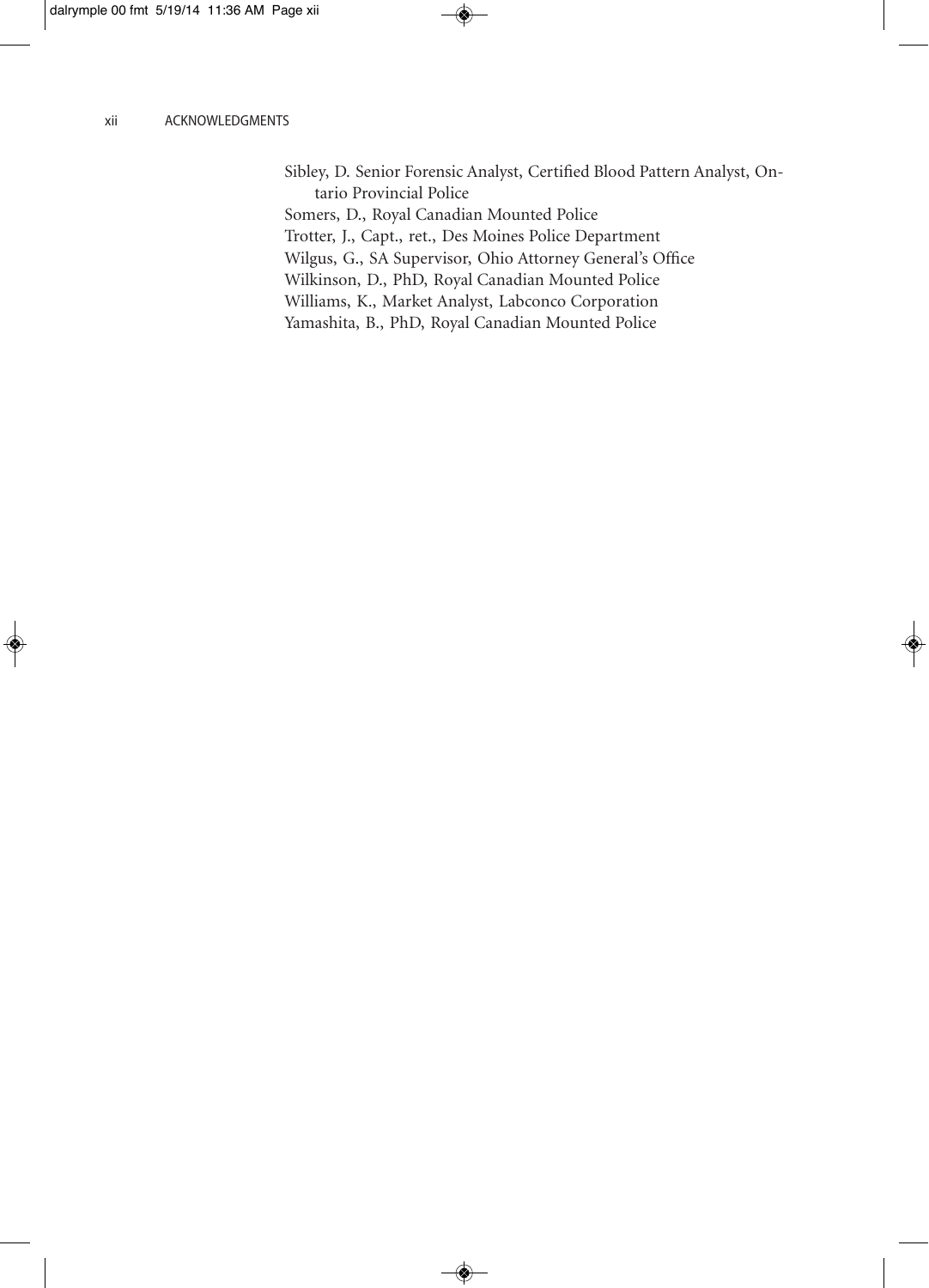## **About the Contributors**

**William J. Lucas**, MD, CCFP, was appointed the Deputy Chief Coroner— Inquests in May 2013. In this role, he oversees the planning and scheduling of inquests throughout the province, as well as distribution of inquest jury verdicts and tracking of responses to recommendations. Important responsibilities include providing support and advice to the Chief Coroner; training and ongoing education of inquest coroners; oversight of several Regional Supervising Coroners (RSC) and investigations within their areas of jurisdiction.

From 1977–1996, in addition to his family medicine practice, he assumed several administrative roles at Peel Memorial Hospital, Brampton (now Brampton Civic Hospital), including the Chief of Staff position from 1984-1990.

Dr. Lucas was appointed as an investigating coroner in 1991, and became a full-time Regional Supervisor in 1996. His RSC positions have included Niagara Region, City of Toronto, Metro West (including Peel Region) and most recently Central Region (York, Durham and Muskoka), where he was responsible for approximately 1500 death investigations annually.

Dr. Lucas has at various times acted as Acting Deputy Chief Coroner- Inquests, and Associate Deputy Chief Coroner. He has presided over 51 inquests to date, covering a broad variety of death circumstances. Some have been quite complex, and have required rulings that have established important case-law informing the inquest process.

Among his duties at the Office of the Chief Coroner, Dr. Lucas also has been Chair of the Domestic Violence Death Review Committee of the Office of the Chief Coroner since 2006.

**Myriam Nafte** is a forensic anthropologist and visual artist who continues to volunteer her services for criminal casework in the Unites States and Canada. She received her Honors BA in Medical Anthropology from York University, a BEd degree specializing in Science from Brock University, and completed an MA in Physical Anthropology at McMaster University in 1992. Since then she has taught college and university- level courses, and police workshops in skeletal biology, forensic anthropology and archaeology. Nafte has most recently completed a PhD at Mc-Master University researching the trafficking of human remains. She is the author of the book *Flesh and Bone: An Introduction to Forensic An-*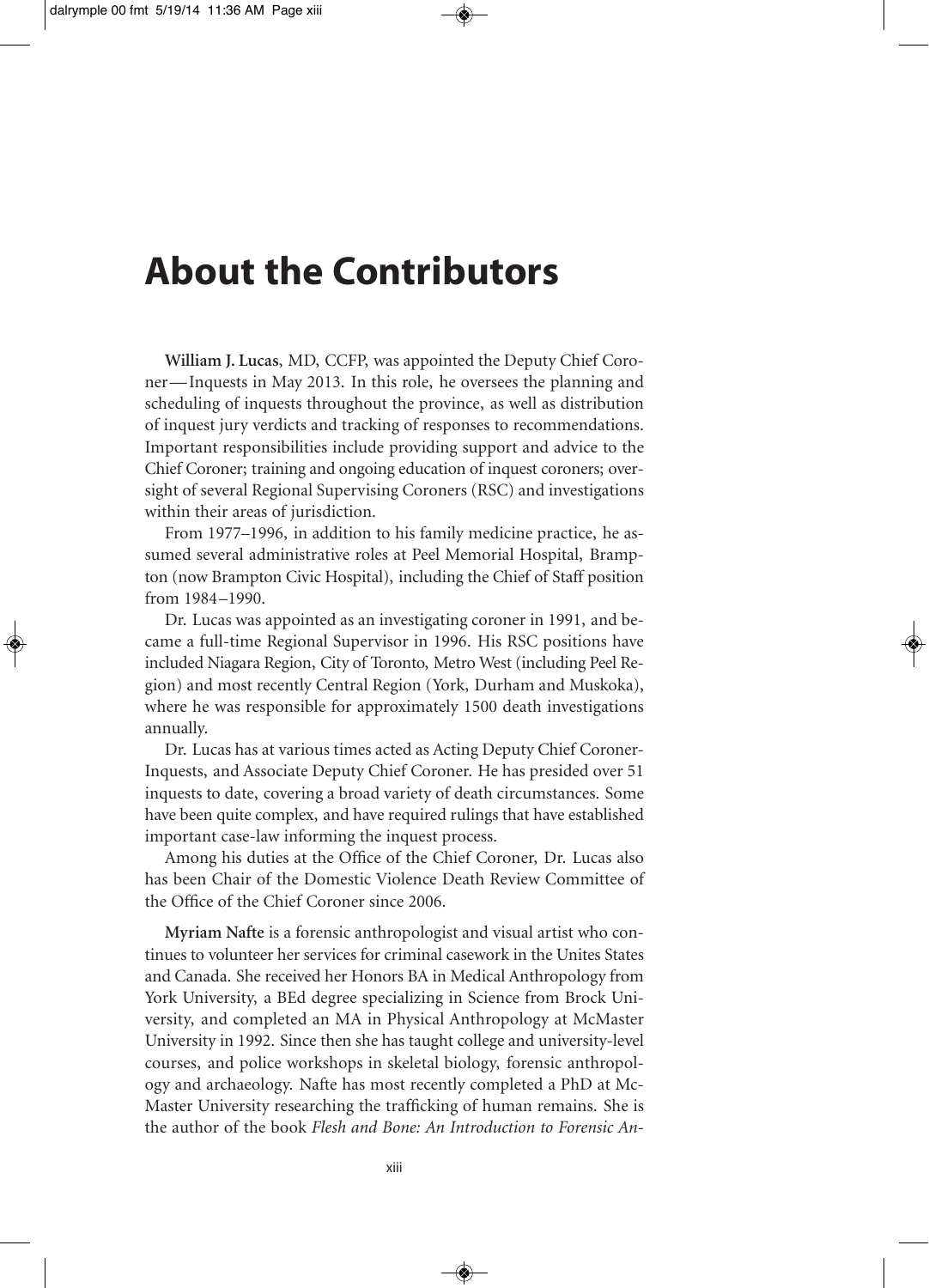*thropology* and the co- author of *Crime and Measurement: Methods in Forensic Investigation.*

**Della Wilkinson** has a PhD in chemistry from Cambridge University and has been providing scientific and technical support to the forensic identification community since the early 1990s. She has been the recipient of several research grants. She contributed a chapter to the recent edition of Advances in Fingerprint Technology. She has published many scientific papers in National and International peer- reviewed journals and has two patents. She is an adjunct professor with the University of Toronto's Forensic Science Program, a member of SWGFAST and in 2011 she received the Foster Award, the highest honour given in the Canadian Identification Society.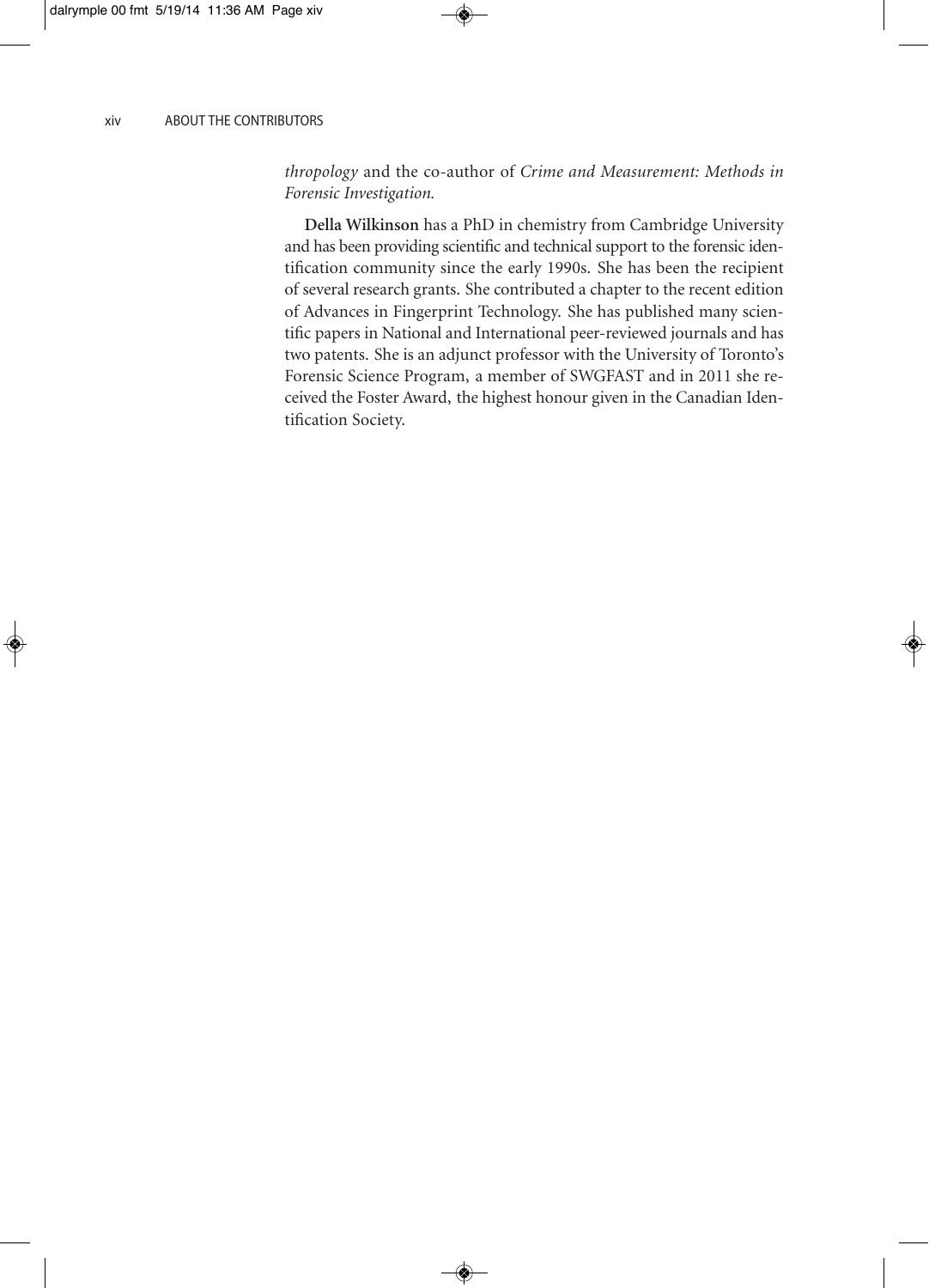#### **About the Author**

In 1971 **Brian Dalrymple** began a career in identification with the Ontario Provincial Police, Forensic Identification Services. In 1977, in collaboration with scientists from Xerox Research Centre, he co- developed the technique of evidence detection with argon lasers through inherent fluorescence and became the first in the world to operate an argon laser for the detection of evidence in criminal investigations. The extensions of this technology are now in global use and have provided crucial evidence in hundreds of major investigations.

In 1991, as Associate Section Head, he introduced the first Computer Evidence Enhancement System to Canada, and later became the first Canadian to tender expert evidence in this discipline. He initiated the technique of Digital Image Subtraction. In 1992 he was promoted to Manager, Forensic Identification Services, a position he held until his retirement in 1999. He initiated and co- wrote the Body Examination Protocol for the Province of Ontario, Canada.

Since then, Brian has published extensively in the disciplines of luminescence detection, photography of evidence and digital enhancement of evidence. He served as a contributing author in the Encyclopedia of Forensic Sciences (Academic Press, 2000) and is the co-author of *Crime and Measurement: Methods in Forensic Investigation* (2011).

In recognition of the significance of his contributions to the field, Brian has been the recipient of the John Dondero Award (1980, IAI), the Award of Merit (1980, Institute of Applied Science), the Foster Award (1982, the Canadian Identification Society) and the Lewis Minshall Award (1984, Fingerprint Society, UK).

He has also been awarded numerous performance citations, including three Commissioner's Commendations, all for homicide investigations.

Brian Dalrymple has taught throughout North America, the Middle East and the Pacific Rim. He is currently an instructor at the Ontario Police College, and provides forensic consulting for police agencies, attorneys, and the private sector. He also teaches throughout the United States.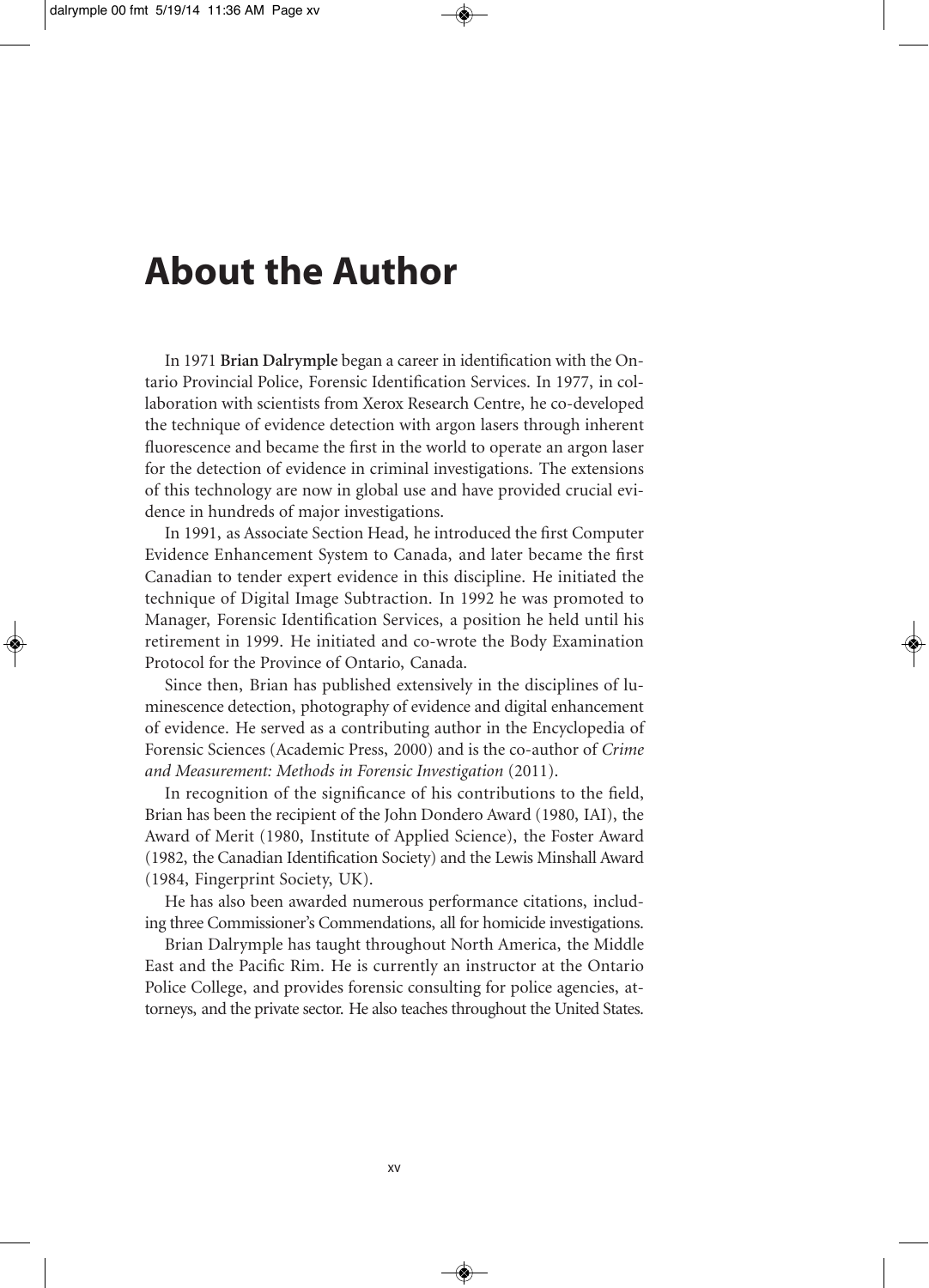# **Introduction**

There can be no more important police investigation than murder. Resources are more readily expended in the search for evidence that will bring a killer to justice than for property crimes. There are several reasons for this, the first of which is self-evident. The worth a society attributes to human life will be reflected in its response to the taking of it.

There are also proactive benefits to the timely resolution of a murder case in which the offender is identified and charged. Lives may be saved. A murderer who is identified, successfully prosecuted and incarcerated will not be free to kill again.

Deterrence should also be considered. If the police structure acts (and is seen to act) quickly and effectively in response to a murder, the risks of being caught may force some potential offenders to rethink their actions.

 Cutting- edge forensic technology expertly applied is cost-effective. Good examinations save money, while those done inexpertly, incompletely or not at all may result in attenuated court sessions that consume valuable time and resources, if indeed they end up in court. When these tools are used by those with the training, the equipment and the will to use them, offenders are more likely to be identified and apprehended. Similarly, the prosecution is more likely to be shortened when evidence is professionally, objectively and clearly tendered. It has been said that true economy is doing the job right the first time.

Lastly, those that work in the forensic discipline enjoy a sense of accomplishment, pride and purpose when their evidence in court is afforded the weight it deserves, regardless of outcome. Positive results are more likely to beget positive efforts in future.

Active interest surrounding the question of fingerprints on the skin of murder victims is recorded as beginning independently in the 1960s and 1970s, in two separate parts of North America. Comprehensive research and exciting discoveries occurred in both jurisdictions.

The author has attempted to locate and cite as many documented investigations as possible in which a killer has been identified by his finger/ palm print on the skin of his victim, as well as other significant forms of physical evidence recovered from the body— on the bare skin, hair or clothing.

Tracking down successful cases from two and three decades ago has been challenging, time consuming and rewarding. Specifics of the homicides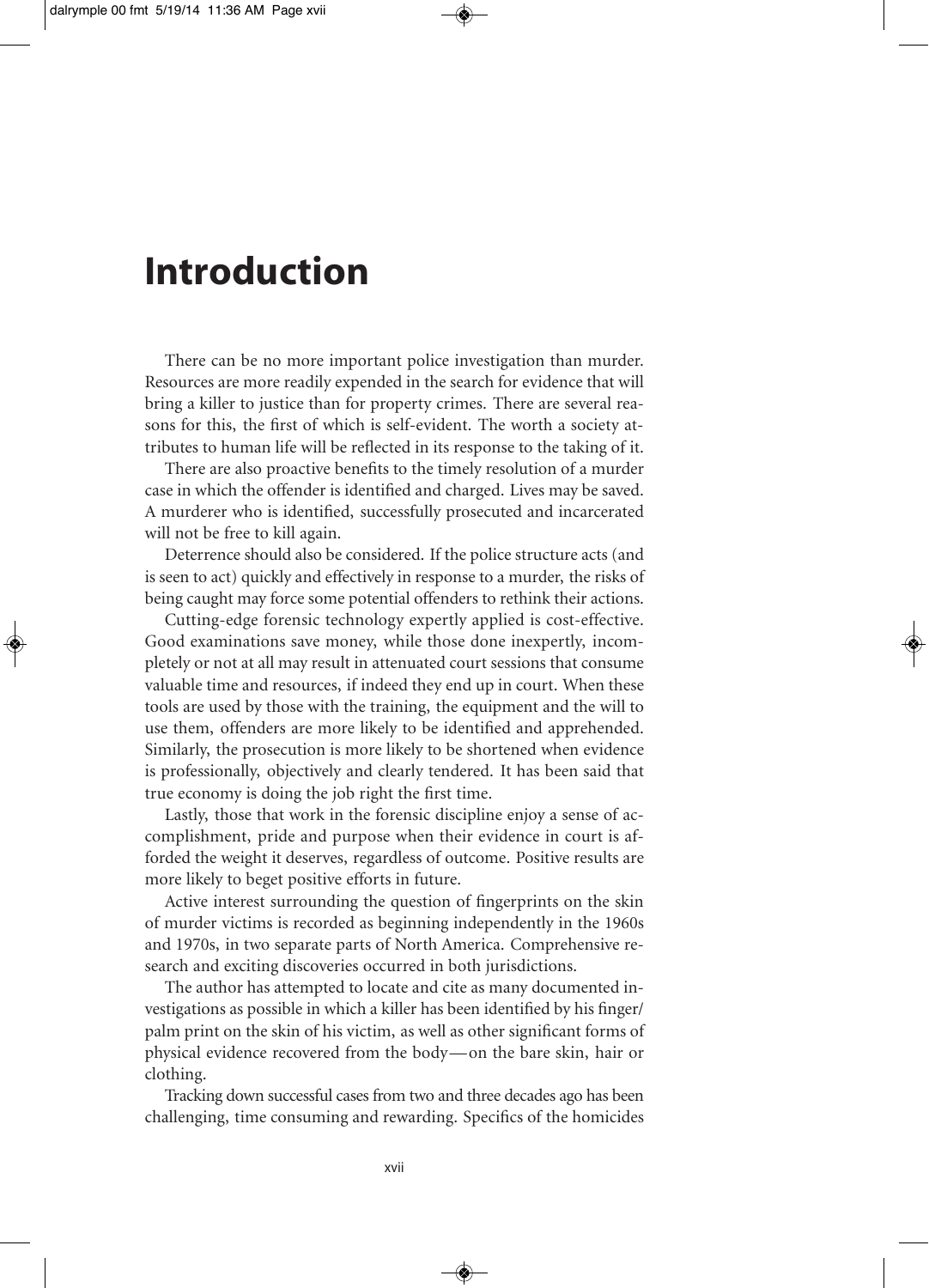and images have been obtained and anecdotal reports of fingerprints detected on bodies have come to the attention of the author, originating from many states and countries. Some of these accounts are more than twenty years old. The investigations that lack sufficient details to establish provenance have not been included. Many of the principal investigators and forensic professionals who contributed to these cases are either retired or deceased.

By far the greater part of all successful, documented cases involving fingerprints on skin, located and verified by the author and appearing herein, occurred between 1976 and 1993, twenty to thirty years ago. The pertinent case information (names withheld) has been included, to the degree it was available. While it is almost certain that the research conducted for this book has not revealed all body examinations, successful or otherwise, since the mid- 1990s, a reduction in the number of attempts seems all too evident. However, it is reasonable to assume that those individuals committing murder have continued to leave fingerprints, shoeprints, writing and trace evidence on bodies and at crime scenes with the same frequency as before. The author hopes that the information contained in this book will be useful to and used by police agencies in adding or strengthening comprehensive body examination, as part of their program delivery.

Chapter 1 examines the roots of body examination beginning with an overview of some of the research from the 1930s to the 1970s. Chapter 2 explores some of the comprehensive research initiatives undertaken with the goal of optimizing fingerprint evidence on skin. Chapter 3 documents the evolution of luminescence as a non- invasive detection strategy, beginning with the argon ion laser of 1977 which has resulted in the range of forensic light sources used extensively today. Chapter 4 outlines crucial evidence other than latent fingerprints which have been discovered routinely during body examinations.

Chapter 5 details the health hazards which may be encountered during body examination, including those associated with deceased persons, crime scenes, identification equipment and chemistry. Chapter 6 documents the origins, evolution and rise of DNA technology in a quarter century to arguably the most vital of all individualization and elimination sciences. Once reliant on significant quantities of body fluids like blood, saliva and semen, the process is now so sensitive that the genetic profile of an individual may be generated after a simple touch of the fingers. The priority afforded to the correct acquisition and protection of DNA samples is discussed.

Chapter 7 stresses the need for conferencing and cooperation with partners in the body examination process, before and during examinations, in order to ensure that fingerprints and other trace or impression evidence are recovered without negative impact on any part of the autopsy process. Chapter 8 gives a general overview of how to approach, triage